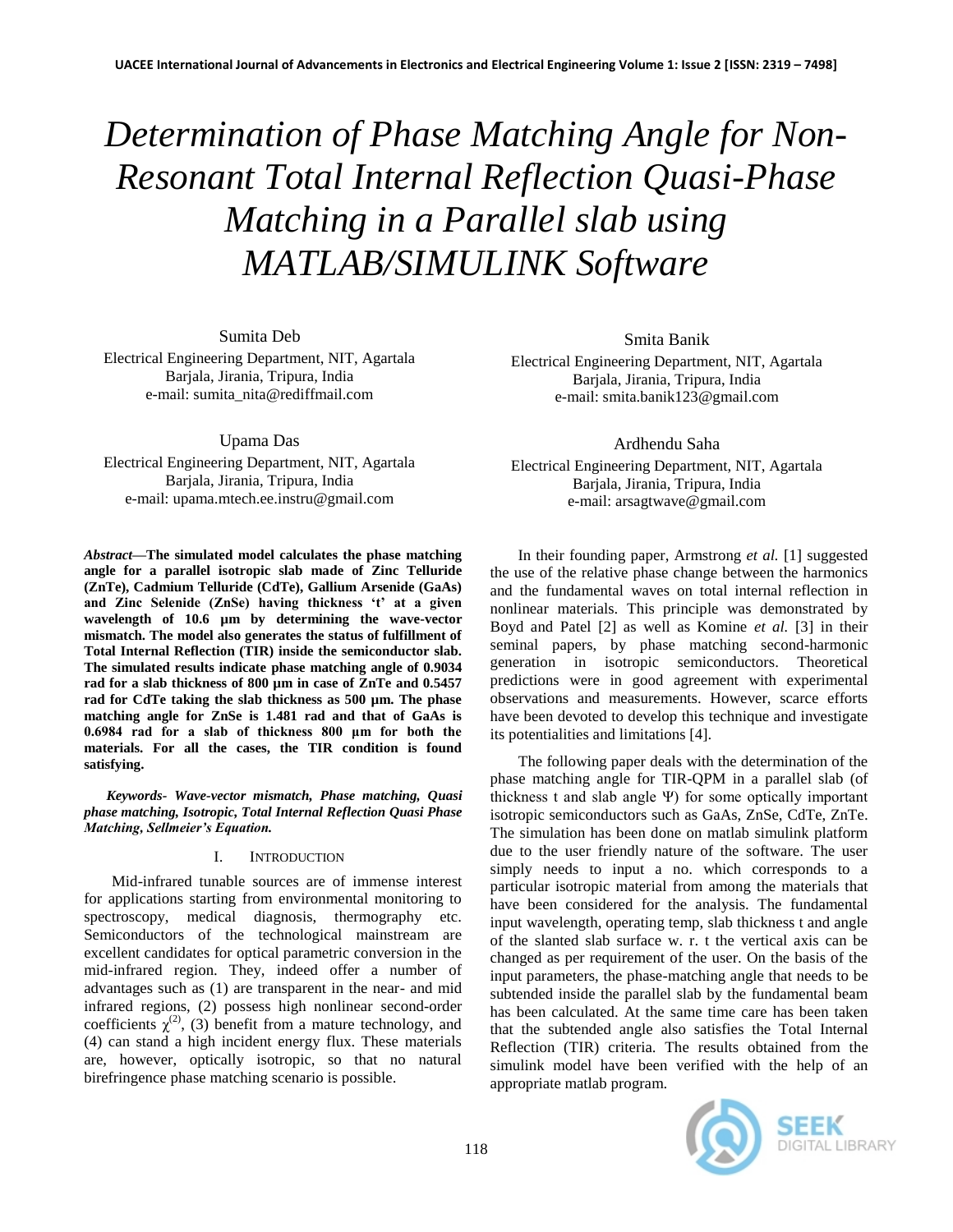## II. MATHEMATICAL ANALYSIS

## *A. Total Internal Reflection Quasi Phase Matching*

It was first in 1962, when Armstrong *et al*. suggested that QPM can be obtained by Total Internal Reflection (TIR) in a plane parallel plate. This technique proposed a phase corrective scheme whereby the phase mismatch in a nonlinear optical process is periodically corrected by introducing a periodicity to the nonlinearity of the medium corresponding to the coherence length. The coherence



Figure 1. Phase matching technique using Total Internal Reflection in parallel semiconductor slab for second harmonic generation scheme.

length is defined as the distance taken by the fundamental and the harmonic light to become 180° out of phase. This TIR-QPM technique makes use of the differential Fresnel phase shifts experienced by the interacting waves as they undergo total internal reflection on the material-air interface. Hence this technique is also known as Fresnel Phase Matching. The schematic diagram of Fresnel Phase Matching for second harmonic generation is shown in fig.(1). Here L indicates the distance between successive bounces and t denotes the slab thickness; ω indicates the fundamental frequency,  $\alpha$  is the angle of incidence inside the slab and  $\Delta \phi_F$  denotes the differential Fresnel Phase shift.

In this scheme, two optical waves at same frequency ω are injected into the plate by one of the slanted face. The input optical waves and the resultant second harmonic  $\omega_3$  (=  $2\omega$ ) generate wave vectors k, k and k<sub>3</sub> respectively in the semiconductor slab. The coherence length  $L_{coh}$  for SHG interaction is given as L<sub>coh</sub> =  $\pi/\Delta k$  where  $\Delta k = k_3$ - 2k is the wave vector mismatch.

## *1. Resonant Quasi Phase Matching*

Boyd, Patel and Komine noted that Fresnel phase shift  $\Delta \phi_F$  can virtually reach any value between 0 and  $2\pi$ . This is basically different from the usual Quasi Phase Matching in which the phase shift from one domain to the other is bounded by  $\pi$ . The global parametric process efficiency is given by  $\eta$   $\alpha$   $\eta_1 \eta_2$ . At first there is a parametric conversion on each path L between two bounces so that during first term of conversion the efficiency  $\eta_1 \eta_2$  are maximized. The conversion yield  $\eta_1$  can be written as [4]:

$$
\eta_1 \infty [\sin (\Delta k L/2) / (\Delta k L/2)]^2 \tag{1}
$$

Then the individual fields generated along the path will interface with one another. This introduce the following term:

$$
\eta_2 \infty[\sin (N\Delta\phi/2)/\text{N}\sin (\Delta\phi/2)]^2 \tag{2}
$$

where, N is the number of bounces inside the plate. Therefore, overall conversion efficiency is given as

$$
\eta_2 \infty[\sin (\Delta k L/2) / (\Delta k L/2)]^2 [\sin (\Delta \phi/2) / N \sin (\Delta \phi/2)]^2
$$
\n(3)

Resonant is the situation in which  $\Delta KL = \pi \pmod{2\pi}$ i.e., the distance L between two successive bounce is exactly an odd number of coherence length  $L_c$  for conversion process ( $ΔKL = π$ ). In that case the added phase shift  $\Delta \phi_F + \delta \phi$  must be exactly  $\pi$  in order to get a quasi phase matched growth of conversion signal throughout the crystal.

### *2. Non-Resonant Quasi Phase Matching*

 When the distance between two successive bounces is not equal to an odd multiple of  $L_c$  then the situation is called non-resonant. The distance L between two successive bounces is not optimized for a one way conversion process. But still the quasi phase matching condition is assumed to be satisfied so that  $\Delta \phi = \Delta KL + \Delta \phi_F + \delta \phi = 2\pi \pmod{2\pi}$ . The situation is possible only because the Fresnel phase shift  $Δφ<sub>F</sub>$  added to δ $φ$  can virtually compensate for any phasemismatch,  $\Delta KL$ . And  $\Delta KL = (\delta + 1)\pi$  where 1 is odd integer. Fresnel phase shift  $\Delta \phi_F$  combined with  $\delta \phi$  can virtually reach any value between 0 to  $2\pi$  (mod  $2\pi$ ) thus greatly alleviating the quasi phase matching conditions. With suitable polarization configuration non-resonant phase matching plays an important role in such case [4].

#### *B. Sellmeir's Equation*

The **Sellmeier equation** is an empirical relationship between refractive index and wavelength for a particular transparent medium. The equation is used to determine the dispersion of light in the medium. It was first proposed in 1871 by W. Sellmeier, and was a development of the work of Augustin Cauchy on Cauchy's equation for modeling dispersion.

The usual form of the equation for glasses is

$$
n^{2}(\lambda) = 1 + \frac{B_{1}\lambda^{2}}{\lambda^{2} - C_{1}} + \frac{1}{\lambda}
$$
 (4)

where, n is the refractive index,  $\lambda$  is the wavelength, and B1,2,3 and C1,2,3 are experimentally determined *Sellmeier* 

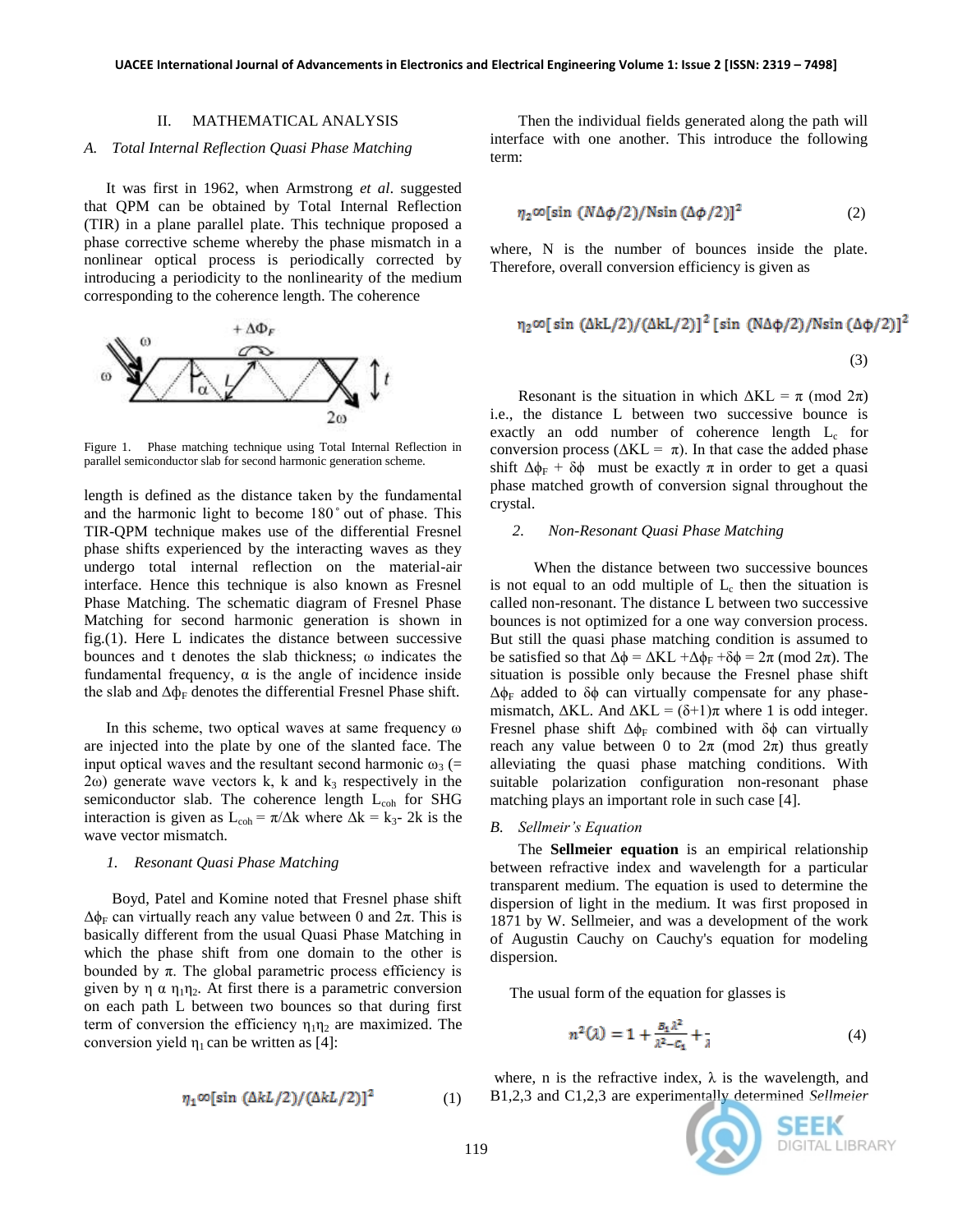*coefficients*. These coefficients are usually quoted for λ in micrometres. Note that this  $\lambda$  is the vacuum wavelength; not that in the material itself, which is  $\lambda$  n( $\lambda$ ). A different form of the equation is sometimes used for certain types of materials, e.g. crystals.

In our analysis, for the isotropic materials, CdTe and ZnTe the temperature independent Sellmeier equation have been used while for GaAs and ZnSe temperature dependent Sellmeier equation have been used [5-9].



Figure 2. Simulated model for determining phasematching angle for nonresonant TIR-QPM in a parallel slab.

## III. SIMULATED MODEL

The simulated model is used to find out the wavevector mismatch, phase matching angle, and the status of TIR condition in a parallel plate of thickness t (fig.1 ) for a fixed fundamental wavelength of 10.6 µm at a temperature of 298 K. The simulated model is shown in the fig (2).

By selecting the materials by switch case (1 for ZnTe, 2 for CdTe, 3 for GaAs and 4 for ZnSe) the refractive index of the particular material at the fundamental wavelength and the generated Second Harmonic has been calculated by using Sellmeier's Equation in the switch case subsysytems.

The switch case subsystems are discussed below:

## *1. Switch Case 1-A:*

It calculates the temperature independent refractive index of ZnTe at the fundamental wavelength by using Sellmeier's equation. The standard Sellemier's equation can be written as  $n^2 = A + [B\lambda^2/(\lambda^2 - c^2)]$  where n is the refractive index and  $\lambda$  is the wavelength in microns. For ZnTe the best values of the parameters are A=4.27, B=3.01, and  $c^2$ =0.142 [5].

## *2. Switch Case 2-A:*

It calculates the temperature independent refractive index of CdTe at the fundamental wavelength by using Sellmeier"s equation. In this case, A=5.68, B=1.53, and  $c^2$ =0.366 [6].

## *3. Switch Case 3-A:*

It calculates the temperature dependent refractive index of GaAs at the fundamental wavelength by using Sellmeier's equation as[7]:

$$
n^{2} = g_{o} + \frac{g_{1}}{\tan_{1}^{-2} - \tan^{-2}} + \frac{g_{2}}{\tan_{2}^{-2} - \tan^{-2}} + \frac{g_{3}}{\tan_{3}^{-2} - \tan} \tag{5}
$$

where,  $g_0 = 5.372514$ ,  $g_1 = 27.83972$ ,  $g_2 = 0.031764 + (4.35$  $x 10^{-5}$  x Temp) + (4.664 x 10<sup>-7</sup> x Temp<sup>2</sup>), g<sub>3</sub> = 0.00143636,  $\text{lam}_1 = 0.4431307 + 5.0564 \times 10^{-5} \times \text{Temp}, \text{ lam}_2 =$  $0.8746453 + 1.913 \times 10^{-4} \times$  Temp  $- 4.882 \times 10^{-7} \times$  Temp<sup>2</sup>,  $lam_3 = 36.9166 - 0.011622$  x Temp, Temp=Tempin-295; Tempin being the input temperature.

*4. Switch Case 4-A:*

It calculates the temperature dependent refractive index of ZnSe at the fundamental wavelength by using Sellmeier's equation as [8]:

$$
n^2 = E_t + \frac{A_t}{\lg m^2 - \lg m u^2} + \frac{1}{\lg n} \tag{6}
$$

where,  $E_t = 9.01536 + 1.4419 \times 10^{-3} \times$  Temp + 3.32973 x  $10^{-7}$  x Temp<sup>2</sup> - 1.08159 x  $10^{-9}$  x Temp<sup>3</sup> - 3.88394\*10<sup>-12</sup> x Temp<sup>4</sup>, A<sub>t</sub>=0.24482 + 2.77806 x 10<sup>-5</sup> x Temp + 1.01703 x  $10^{-8}$  x Temp<sup>2</sup> - 4.51746 x  $10^{-11}$  x Temp<sup>3</sup> + 4.18509 x  $10^{-13}$  x Temp<sup>4</sup>, B<sub>t</sub>=3.08889 + 1.13495 x 10<sup>-3</sup> x Temp + 2.89063 x  $10^{-7}$  x Temp<sup>2</sup> - 9.55657 x  $10^{-10}$  x Temp<sup>3</sup> - 4.76123 x  $10^{-12}$  x  $Temp<sup>4</sup>$ ,  $\lambda$ , lamu=0.29934+1.004  $\bar{x}$  10<sup>-4</sup> x Temp,  $\text{Iami=48.38+6.29}$  x  $10^{-3}$  x Temp, Temp=Tempin-293; Tempin being the input temperature.

Similarly, the refractive index of the materials at the Second harmonic has been calculated in the respective Switch Case 2-A, 2-B, 2-C and 2-D taking the half wavelength  $\lambda$ /2.

The parameters are calculated from the following subsystems as discussed below:

i) Subsystem 1& 2:

Subsystem 1 & 2 are used for selecting the calculated refractive index of the particular material for fundamental and generated second harmonic beam. These parameters are